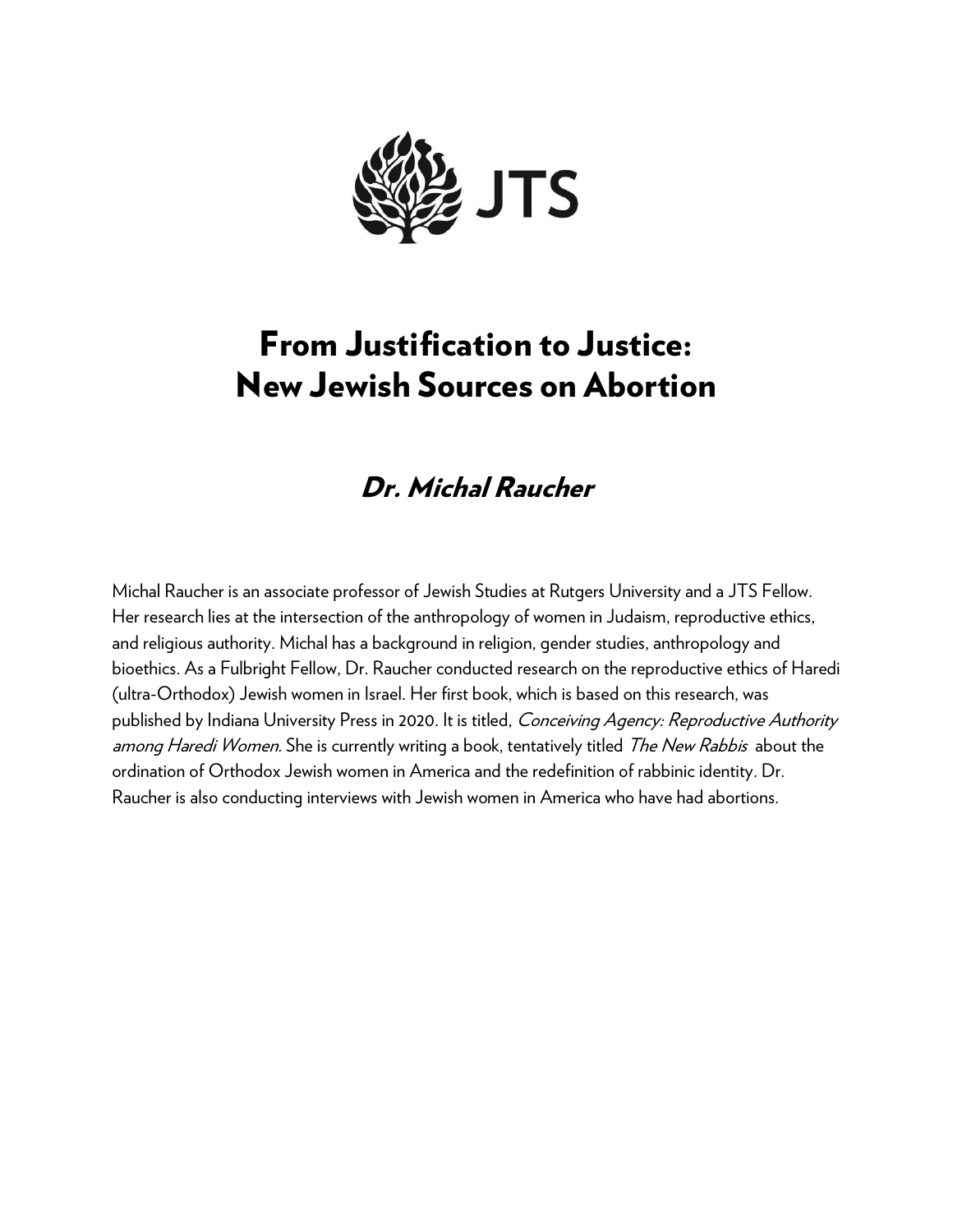## **Part I: Justification**

## **1. Robert Gordis,** *Love and Sex: A Modern Jewish Perspective***, 1978**

Abortion should be "legally available but ethically restricted. Though the abortion of a fetus is not equivalent to taking an actual life, it does represent the destruction of potential life and must not be undertaken lightly."

## **2. Gerson D. Cohen, Address to Women's League Convention, 1980**

You and I are in agreement with most of the things that the Moral Majority stands for: religious standards, religious community, strict family standards, great concern over the question of abortion, over the moral breakdown of this country in our time."

## **3. CJLS Resolution on Reproductive Freedom, 2007**

Whereas Judaism does not believe that personhood and human rights begin with conception, but with birth:

Whereas Jewish law does not condone or permit abortion for contraceptive purposes, but where the life or health of the mother are in jeopardy;

Whereas the Committee on Jewish Law and Standards of the Rabbinical Assembly has affirmed the right of a woman to choose an abortion in cases where "continuation of a pregnancy might cause the mother severe physical or psychological harm, or where the fetus is judged by competent medical opinion as severely defective;"

## **4. Elliot Dorff, "Conservative Judaism on Abortion and Related Issues." in Bagheri A. (Eds.) Abortion. Springer, 2021**

Grounded in its commitment to be historically authentic in integrating tradition with modernity, the Conservative movement, like the Torah and Rabbinic sources, sees the fetus as "simply liquid" during the first forty days of gestation and "like the thigh of its mother" from then until birth. As a result, the Conservative movement generally forbids abortion as an act of self-injury. At the same time, when the woman's life or physical or mental health is at stake, an abortion may be required or permitted, depending on the circumstances. Furthermore, now that we know significant facts about the status of the fetus in the uterus, abortions are also permitted if the fetus has a lethal or debilitating disease and the mother responds to that news, after consultation, with an assertion that she cannot mentally tolerate carrying the fetus to term and then either raising it or giving it up for adoption. **Non-Orthodox Jews, however, commonly misunderstand the tradition to permit abortion whenever the mother wants one, leading to far too many abortions among Jews, especially in light of the demographic crisis in which Jews currently find themselves.**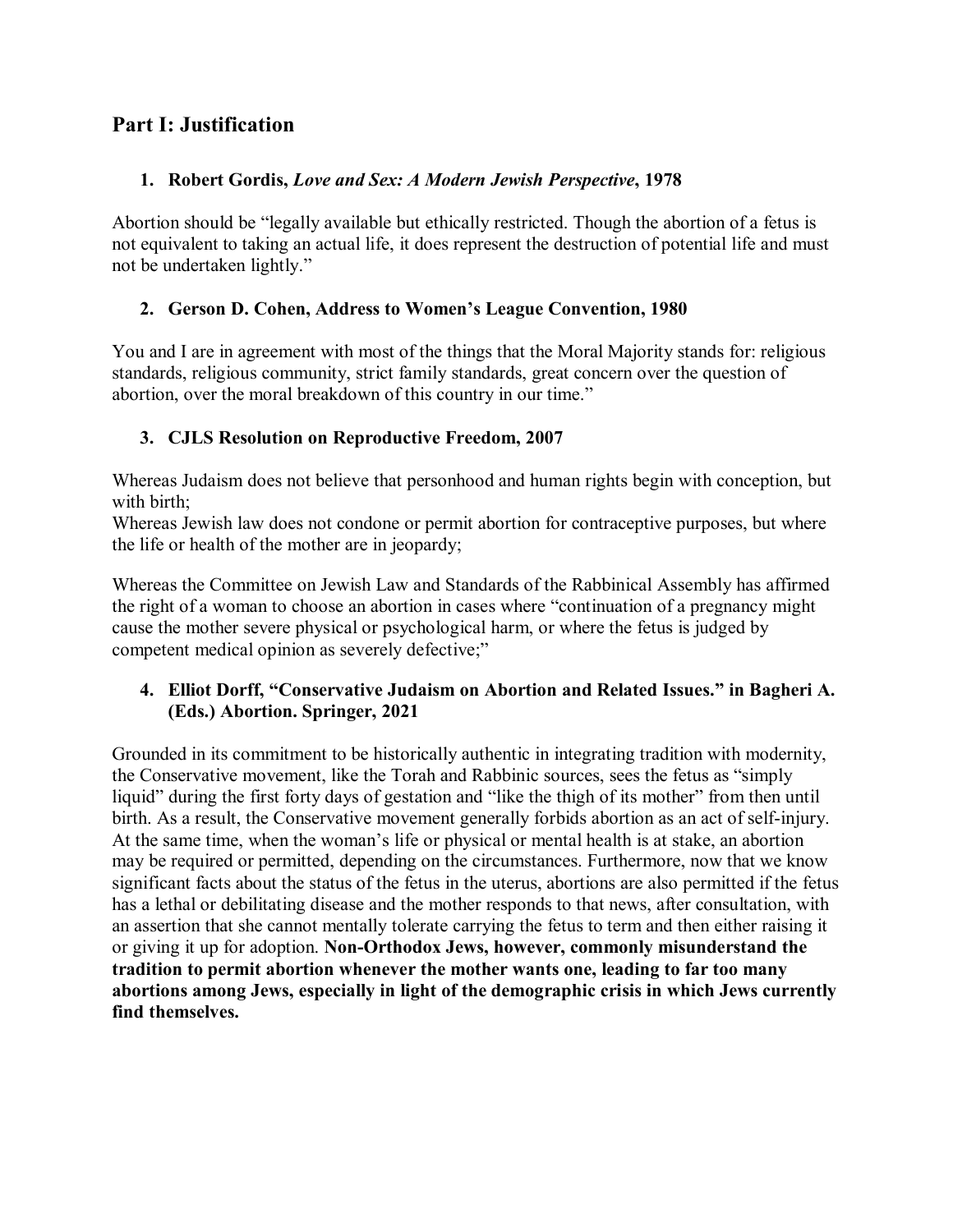#### **5. [Exodus 21:22-25](https://www.sefaria.org/Exodus.21.22-25)**

(22) When men fight, and one of them pushes a pregnant woman and a miscarriage results, but no other damage ensues, the one responsible shall be fined according as the woman's husband may exact from him, the payment to be based on reckoning. (23) But if other damage ensues, the penalty shall be life for life, (24) eye for eye, tooth for tooth, hand for hand, foot for foot, (25) burn for burn, wound for wound, bruise for bruise.

#### [שמות](https://www.sefaria.org/Exodus.21.22-25) [כ״א](https://www.sefaria.org/Exodus.21.22-25)[:](https://www.sefaria.org/Exodus.21.22-25)[כ״ב](https://www.sefaria.org/Exodus.21.22-25)[-](https://www.sefaria.org/Exodus.21.22-25)[כ״ה](https://www.sefaria.org/Exodus.21.22-25)

ּוֹכִב) וְכֵי־יִנְצְוּ אֲנָשִׁים וְנָנְפֿוּ אִשֶּׁה הָרָה וְיָצְאָוּ<br>יְלֵדֶיהַ וִלְא יִהְיֶה אֲסָוֹן עֲנִוּשׁ יֵעֲנֵ֫שׁ כֵּאֲשֶׁר ַ יְשֵׁית עַלָיוֹ בַּעֲל הָאִשֶּׁה וְנַתַן בִּפְלָלֶים: (כג) ּ וְאִם־אַסְוֹן יִהְיֶה וְנַתֲתֵּה נֶפֱשׁ תַּחַת נֵפֶשׁ : (כד) צֵיִן תַּחַת עֵּין שֵׁן תַּחַת שֵׁן יָד תַּחַת יָד רֶגֶל<br>תַּחַת רָגֶל: (כה) כְּוָיָּה תַּחַת כְּוִיָּה פֵּצַע תַּחַת<br>פֵּצַע חַבּוּדַיה תַּחַת חַבּוּרֵה: (ס)

#### **6. CJLS Update on Abortion, 2021**

Recently, certain abortion procedures have become the subject of political polemics. Nonetheless, keeping in mind the principles and guidelines of Jewish law, based on the Mishnah (Ohalot 7:6), we uphold the use of surgical abortion techniques even in the last stages of pregnancy ("late term intact dilation and extraction abortion") when that is necessary to preserve the mother's life or health or her ability to give birth in the future.

#### **7. [Mishnah Oholot 7:6](https://www.sefaria.org/Mishnah_Oholot.7.6)**

(6) If a woman is having trouble giving birth, they cut up the child in her womb and brings it forth limb by limb, because her life comes before the life of [the child]. But if the greater part has come out, one may not touch it, for one may not set aside one person's life for that of another.

[משנה](https://www.sefaria.org/Mishnah_Oholot.7.6) [אהלות](https://www.sefaria.org/Mishnah_Oholot.7.6) [ז׳:ו׳](https://www.sefaria.org/Mishnah_Oholot.7.6)

(ו) הָאִשָּׁה שֵׁהִיא מַקְשָּׁה לֵילֵד, מִחַתְּכִין אֵת הַ וָּלָד בְּ מֵ עֶ יהָ וּמוֹצִ יאִ ין אוֹתוֹ אֵ בָ רִ ים אֵ בָ רִ ים, מִ פְּ נֵי שֶׁ חַ יֶּיהָ קוֹדְמִין לְחַיָּיו. יָצָא רֻבּוֹ, אֵין נוֹגְעִין בּוֹ, שֵׁאֵין דּוֹחִ ין נֶפֶשׁ מִ פְּ נֵי נָפֶשׁ:

#### **8. [Sanhedrin 72b:13-14](https://www.sefaria.org/Sanhedrin.72b.13-14)**

§ **Rav Huna says:** If **a minor was pursuing** another person in order to kill him, the pursued party **may be saved with** the pursuer's **life.** That is to say, one is permitted to save the pursued party by killing the minor who is pursuing him, and one does not say that since the minor lacks halakhic competence, he is not subject to punishment. The Gemara explains: Rav Huna **maintains**

סנהדרין ע״ב ב:י״ג-י״ד

אמר רב הונא קטן הרודף ניתן להצילו בנפשו קסבר רודף אינו צריך התראה לא שנא גדול ולא שנא קטן איתיביה רב חסדא לרב הונא יצא ראשו אין נוגעין בו לפי שאין דוחין נפש מפני נפש ואמאי רודף הוא שאני התם דמשמיא קא רדפי לה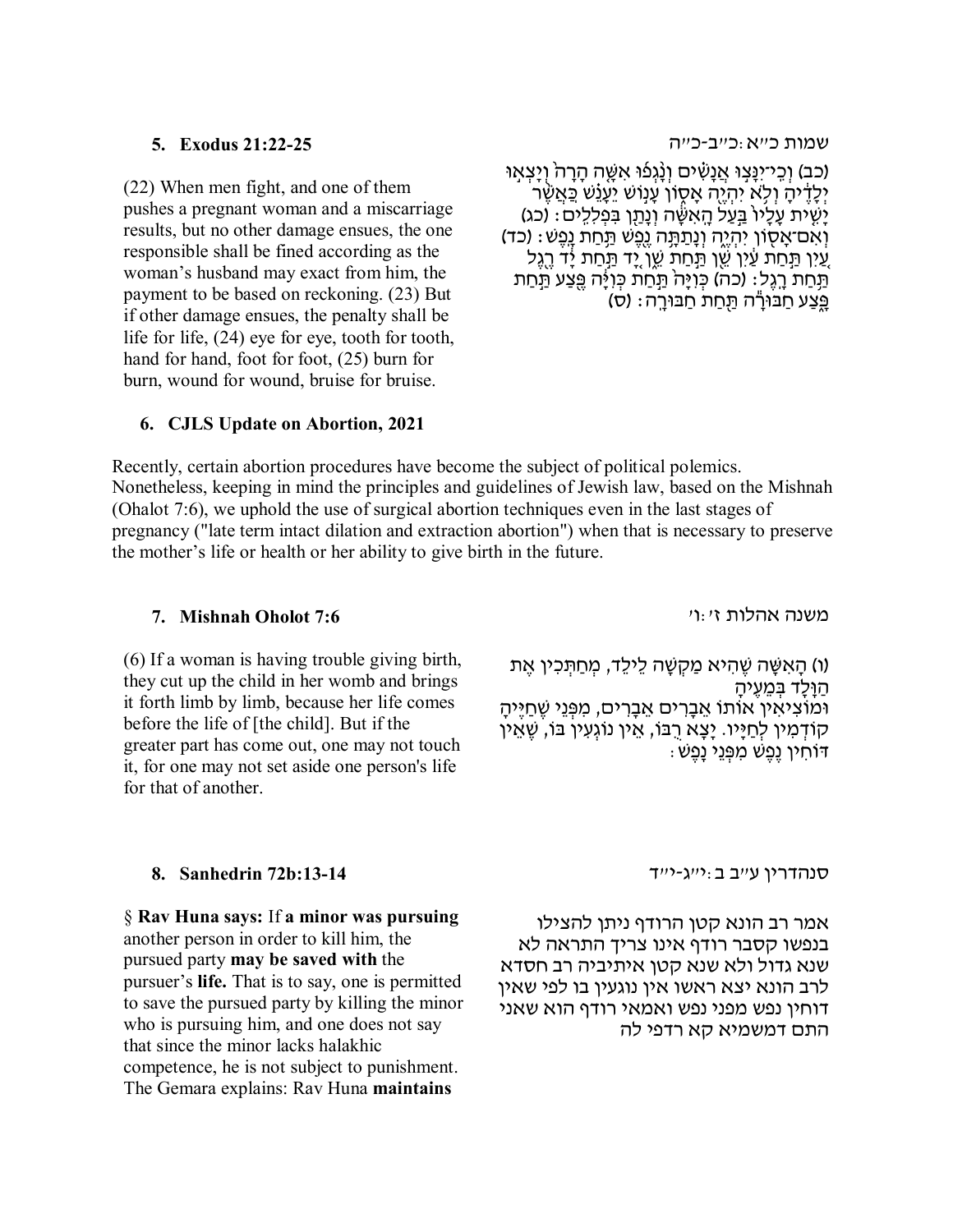that **a pursuer,** in general, **does not require forewarning,** and **there is no difference** with regard to this matter **between an adult and a minor.** The essence of the matter is rescuing the pursued party from death, and therefore the pursuer's liability to receive the death penalty is irrelevant. **Rav Ḥisda raised an objection to Rav Huna** from a *baraita*: If a woman was giving birth and her life was being endangered by the fetus, the life of the fetus may be sacrificed in order to save the mother. But once **his head has emerged** during the birthing process, **he may not be harmed** in order to save the mother, **because** one **life may not be pushed aside to** save another **life.** If one is permitted to save the pursued party by killing the minor who is pursuing him, **why** is this so? The fetus **is a pursuer** who is endangering his mother's life. The Gemara answers: This is not difficult, as **it is different there,** with regard to the woman giving birth, **since she is being pursued by Heaven.** Since the fetus is not acting of his own volition and endangering his mother of his own will, his life may not be taken in order to save his mother.

#### **9. Mishneh [Torah, Murderer and the](https://www.sefaria.org/Mishneh_Torah,_Murderer_and_the_Preservation_of_Life.1.9)  [Preservation of Life 1:9](https://www.sefaria.org/Mishneh_Torah,_Murderer_and_the_Preservation_of_Life.1.9)**

(9) This, indeed, is one of the negative mitzvot - not to take pity on the life of a rodef. On this basis, our Sages ruled that when complications arise and a pregnant woman cannot give birth, it is permitted to abort the fetus in her womb, whether with a knife or with drugs. For the fetus is considered a rodef of its mother. If the head of the fetus emerges, it should not be touched, because one life should not be sacrificed for another. Although the mother may die, this is the nature of the world.

[משנה](https://www.sefaria.org/Mishneh_Torah,_Murderer_and_the_Preservation_of_Life.1.9) [תורה, הלכות](https://www.sefaria.org/Mishneh_Torah,_Murderer_and_the_Preservation_of_Life.1.9) [רוצח](https://www.sefaria.org/Mishneh_Torah,_Murderer_and_the_Preservation_of_Life.1.9) [ושמירת](https://www.sefaria.org/Mishneh_Torah,_Murderer_and_the_Preservation_of_Life.1.9) [נפש](https://www.sefaria.org/Mishneh_Torah,_Murderer_and_the_Preservation_of_Life.1.9) [א׳:ט׳](https://www.sefaria.org/Mishneh_Torah,_Murderer_and_the_Preservation_of_Life.1.9)

(ט) אַף זוֹ מִצְוַת לֹא תַּעֲשֶׂה שֶׁלֹא לָחוּס עַל נֵפֶשׁ ְהָרוֹדֵף. לְפִיכַּךְ הוֹרוּ חֲכָמִים שֶׁהַעְבָּרָה שֶׁהִיא ְמַקְשָׁה לֵילֵד מֻתָּר לַחְתֹּךְ הָעֵבָּר בִּמֶעֵיהָ בֵּין בְּסָם בֵּין בְּיַד מִפְּנֵי שֶׁהוּא כְּרוֹדֵף אַחֲרִיהַ לְהַרְגַהּ. וְאִם מְשֶׁהוֹצִיא רֹאשׁוֹ אֵין נוֹגְעִין בּוֹ שֶׁאֵין דּוֹחִין נֶפֶשׁ מִפְּנֵי נֵפֶשׁ וְזֶהוּ טִבְעוֹ שֶׁל עוֹלָם: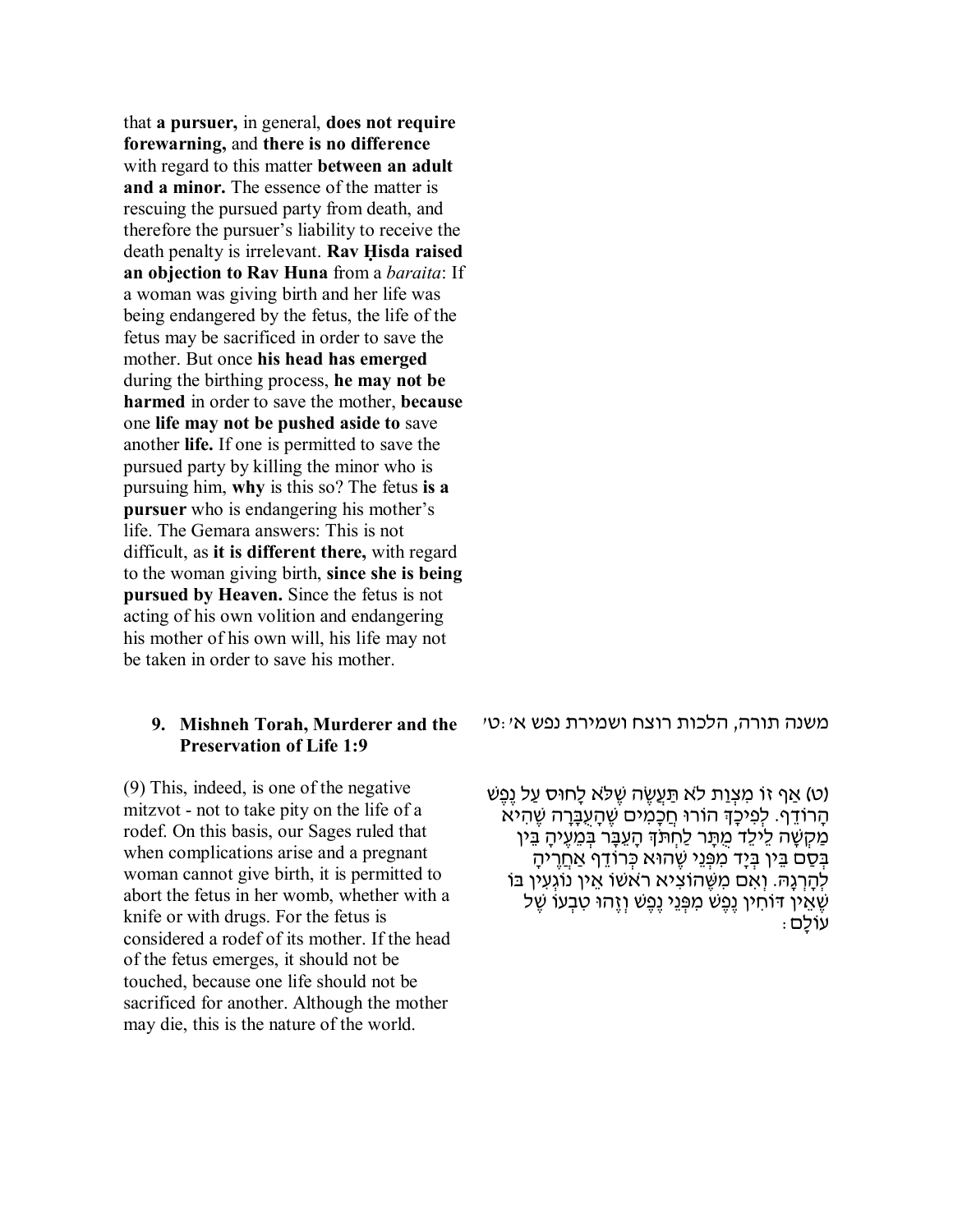## **Part II: Justice**

#### **10. R. Emily Langowitz and R. Joshua R. S. Fixler, "Abortion and Reproductive Justice" (Excerpt of chapter in The Social Justice Torah Commentary), 2021** *<https://reformjudaism.org/blog/abortion-and-reproductive-justice-jewish-perspective>*

These texts and their subsequent interpretations are a vital resource for all of us who seek to affirm Jewish support for the choice to terminate a pregnancy and to advocate from a Jewish perspective for laws that protect reproductive choice. And we are called to go further; the law is only one facet of a full and holistic justice…The text in Exodus 21 begins with an act of violence perpetrated against a pregnant woman, and yet this woman is all but absent from subsequent conversation about this passage. Across the centuries, almost all of the voices of Jewish interpretation, and even many modern commentators, fail to acknowledge her story. The interpreters miss the opportunity to see her as subject, rather than object. To see the woman in this text as merely a hypothetical in a legal case study is to deny that cases such as these were very real to the people who experienced them. To reach a full sense of justice in our understanding of abortion, we must pair mishpatim (laws) with sipurim (stories).

#### **11. Jodi Rudoren, "My Abortion Story," The Forward, 2021**

[https://forward.com/news/476361/my-abortion-story-because-its-true-and-we-should-not-be](https://forward.com/news/476361/my-abortion-story-because-its-true-and-we-should-not-be-afraid-to-talk/)[afraid-to-talk/](https://forward.com/news/476361/my-abortion-story-because-its-true-and-we-should-not-be-afraid-to-talk/)

The scan had found our fetus had club feet and what is known as the "lemon sign" on the brain. Neural-tube defects are one of the things the spina bifida test is supposed to uncover — turns out there are a decent number of false negatives. The doctors said "severe," but could not be much more precise.

If we continued with the pregnancy, they said, the baby's physical limitations could range from just those club feet to a lifetime in a wheelchair. Intellectually, we could be looking at anything from maybe graduating high school to profound cognitive disabilities.

And we had to decide quickly — I was approaching the threshold for fetal viability, when abortion is outlawed or prohibited in many states.

…

A friend whose son was born with a neurological condition pulled some strings to get Gary and me a meeting the next day with the head of pediatric neurosurgery at Columbia, Dr. Neil Feldstein. He told us that if we continued the pregnancy, the baby would likely need an operation within 24 hours of birth, and several more after that. He wasn't trying to convince us either way, but he made the situation sound pretty grim.

"Who keeps these pregnancies?" I asked.

People who believe abortion is murder, is the blunt answer I remember Dr. Feldstein giving. And, he added, those are the parents who would be your peers as you raised the child.

I imagine it's not really that simple; the whole point of choice is that you decide what is right for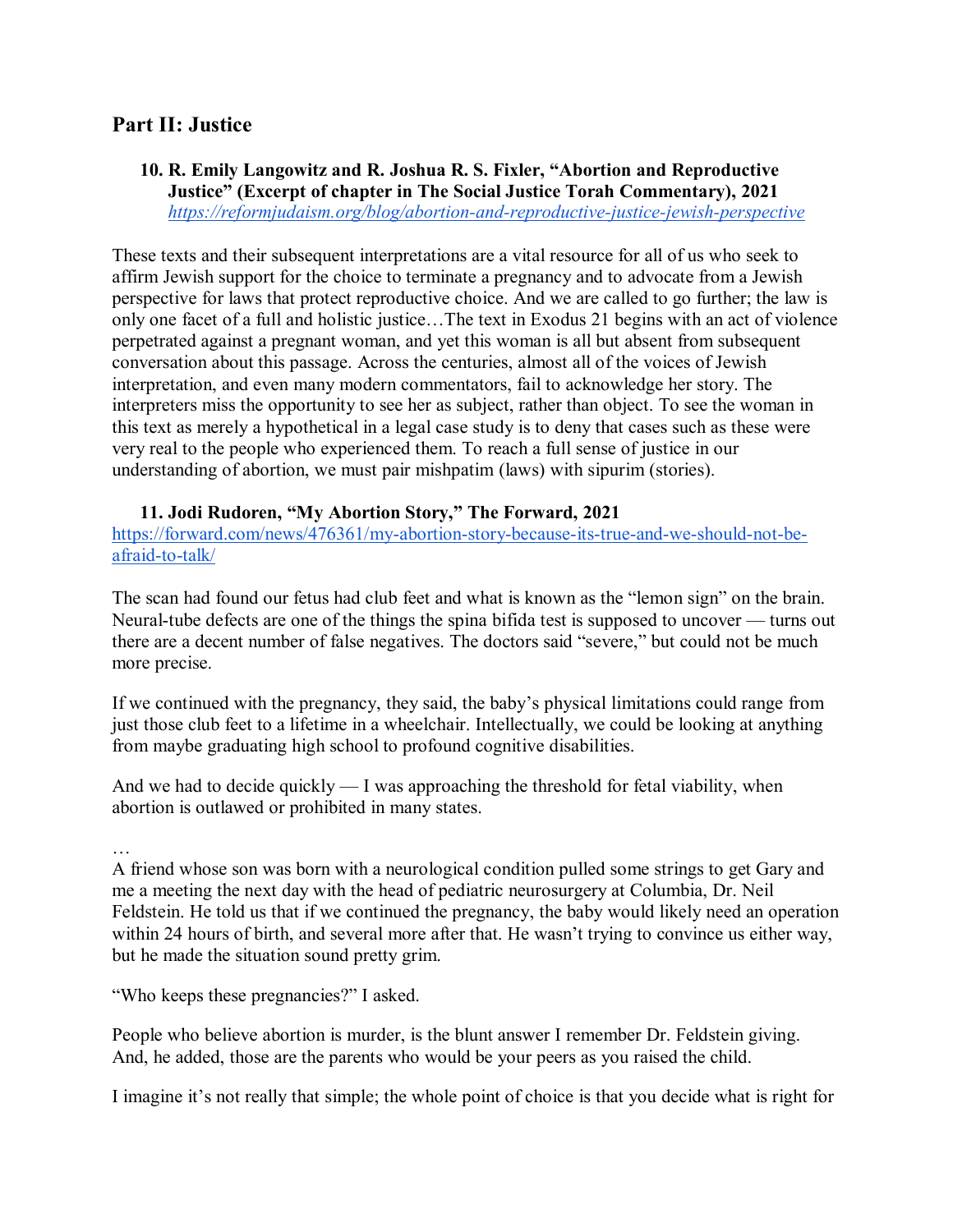you for whatever reasons are meaningful to you. I'm sure there are people who would not describe abortion as murder but nonetheless accept as fate having a profoundly disabled child and people who do not find out about such disabilities before birth or early enough to safely and legally terminate.

We knew instantly, though, that we are not those people.

…

In the few days since the ultrasound, we had entered a new universe of traumatic pregnancies and heart-wrenching choices. Acquaintances and colleagues poured forth with stories of their infertility struggles, late-term miscarriages and stillbirths, diagnoses of birth defects and more. It was comforting — and overwhelming. Online, there were endless resources and communities devoted to discussing these decisions and their aftermaths.

Many of these forlorn would-be parents had held their aborted or stillborn fetuses, given them names, created funeral-like ceremonies, so I asked our Conservative rabbi what, if anything, Jewish law had to say about such a situation. Could we possibly have to sit shiva or say kaddish?

No, he said clearly. The aborted fetus should be considered medical waste, not a person. No name, no Jewish burial — unless doing those things would help us cope, in which case it probably wasn't prohibited.

#### **12. Adrienne Singer, excerpt from 'I made the choice': 9 readers share their (Jewish) abortion stories, The Forward, 2021**

[https://forward.com/opinion/476705/i-made-the-choice-9-readers-share-their-jewish-abortion](https://forward.com/opinion/476705/i-made-the-choice-9-readers-share-their-jewish-abortion-stories/)[stories/](https://forward.com/opinion/476705/i-made-the-choice-9-readers-share-their-jewish-abortion-stories/)

It was 1977. I was 41 years old and a single woman with two elderly and challenged parents who would never physically or monetarily have been able to offer me any type of help. I had no living sisters or brothers. I worked paycheck to paycheck. The gentleman who impregnated me lived on another continent.

I met him while touring Asia. We spent a lot of time together as tourists, and on the last evening I had with him, I was stricken with sadness to have to say goodbye. It resulted in a romantic evening. The next day I was on my way back to the U.S.

A month later, I learned that I was pregnant. A friend who was friends with a doctor told this doctor about my situation, and without ever even seeing me, he arranged for a pregnancy test and it was positive. His nurse called me and said to go to an abortion clinic.

As a pregnant woman, I was "in love" with this fetus. I loved being pregnant. I felt glowing all over. I would have loved to have had this baby, but my sensible side overpowered me, and I knew I would be in a difficult situation if I didn't work steadily and had to find the money to support my child and manage my life.

I had no one to talk to. I didn't belong to a temple at the time, nor did I have a gynecologist. I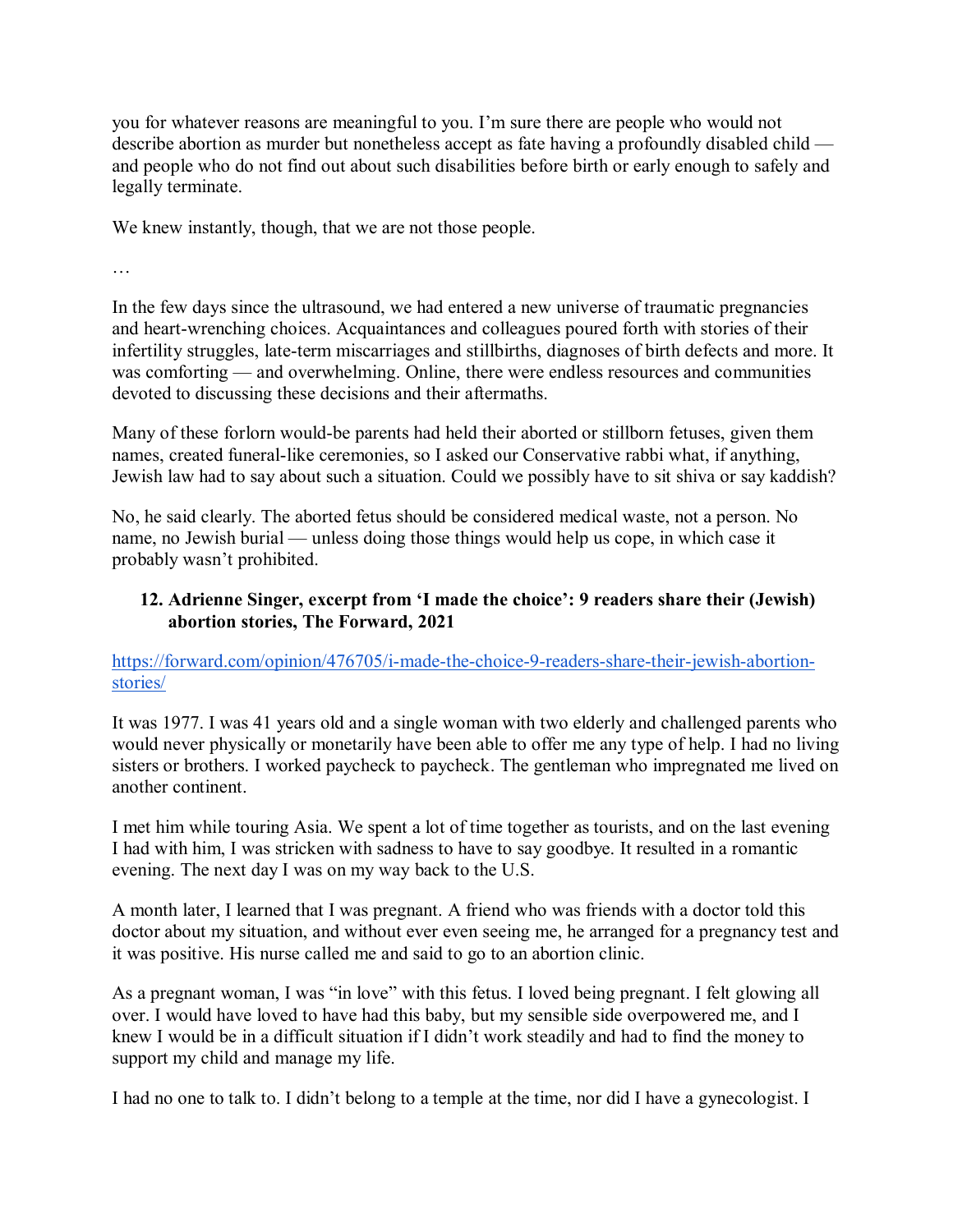took a day off work and I went to the abortion clinic. They were very kind. When the fetus was removed from my body, I felt dead for several days. This depression went on for a few months.

#### **13. Patricia Bronstein, excerpt from 'I made the choice': 9 readers share their (Jewish) abortion stories, The Forward, 2021**

[https://forward.com/opinion/476705/i-made-the-choice-9-readers-share-their-jewish](https://forward.com/opinion/476705/i-made-the-choice-9-readers-share-their-jewish-abortion-stories/)[abortion-stories/](https://forward.com/opinion/476705/i-made-the-choice-9-readers-share-their-jewish-abortion-stories/)

I had an abortion at age 32. I was married, but had known from high school that I did not want to have a child. Roe was a law by then. It was very early in the pregnancy, it was easy to schedule and I have never been sorry. I still do not have children.

**14. Sarah Tuttle-Singer, "My Jewish Abortion," Kveller, 2012**  <https://www.kveller.com/my-jewish-abortion/>

It's no secret why frightened looking girls walk into the social worker's office on the second floor of the Student Health Center at [U](https://www.kveller.com/baby_and_toddler/Circumcision_/circumcision-decision.shtml)C Berkeley.

And while I sat there, vaguely nauseous and needing to pee (for the third time that hour) I avoided eye contact with the students walking by. After all, [Nice Jewish Girls](https://www.kveller.com/parent/down-and-dirty/when-the-rabbi-finds-your-vibrator.shtml) don't get knocked up freshman year of college…

At that moment, I had a grand total of \$12.97 to tide me over until December 1st.

And I knew asking my parents for money would break their hearts.

"Hypothetically speaking, what if someone doesn't have enough money?" I asked.

The social worker looked at me, her eyes alighting on the silve[r](https://www.kveller.com/blog/parenting/actually-i-am-jewish-even-if-you-dont-agree/) [Jewish star necklace](https://www.kveller.com/blog/parenting/actually-i-am-jewish-even-if-you-dont-agree/) I was wearing.

"Are you Jewish?"

I nodded. My face flushed, and I looked down at my shaking hands. I taught [Hebrew school](https://www.kveller.com/traditions/Jewish-Living/choosing-hebrew-school.shtml) at my synagogue. I received the Rabbi's Scholarship for Outstanding Work in the Jewish Community. I kep[t](https://www.kveller.com/traditions/jews-and-food/keeping-kosher.shtml) [kosher.](https://www.kveller.com/traditions/jews-and-food/keeping-kosher.shtml) And I was 19 and pregnant.

"Ok that's good, because there is a philanthropic Jewish women's group that offers a scholarship of \$250 to help cover costs. Would you be interested in that sort of thing?"

I wondered if I would have to write an essay or give them my SAT scores or show them my Bat Mitzvah certificate.

"How would I qualify?"

"By being pregnant, and by not wanting to be pregnant. And by being Jewish," she replied. "Look, I'll contact the president of the organization, and I can have a check made out to you by the end of the week. Sound good?"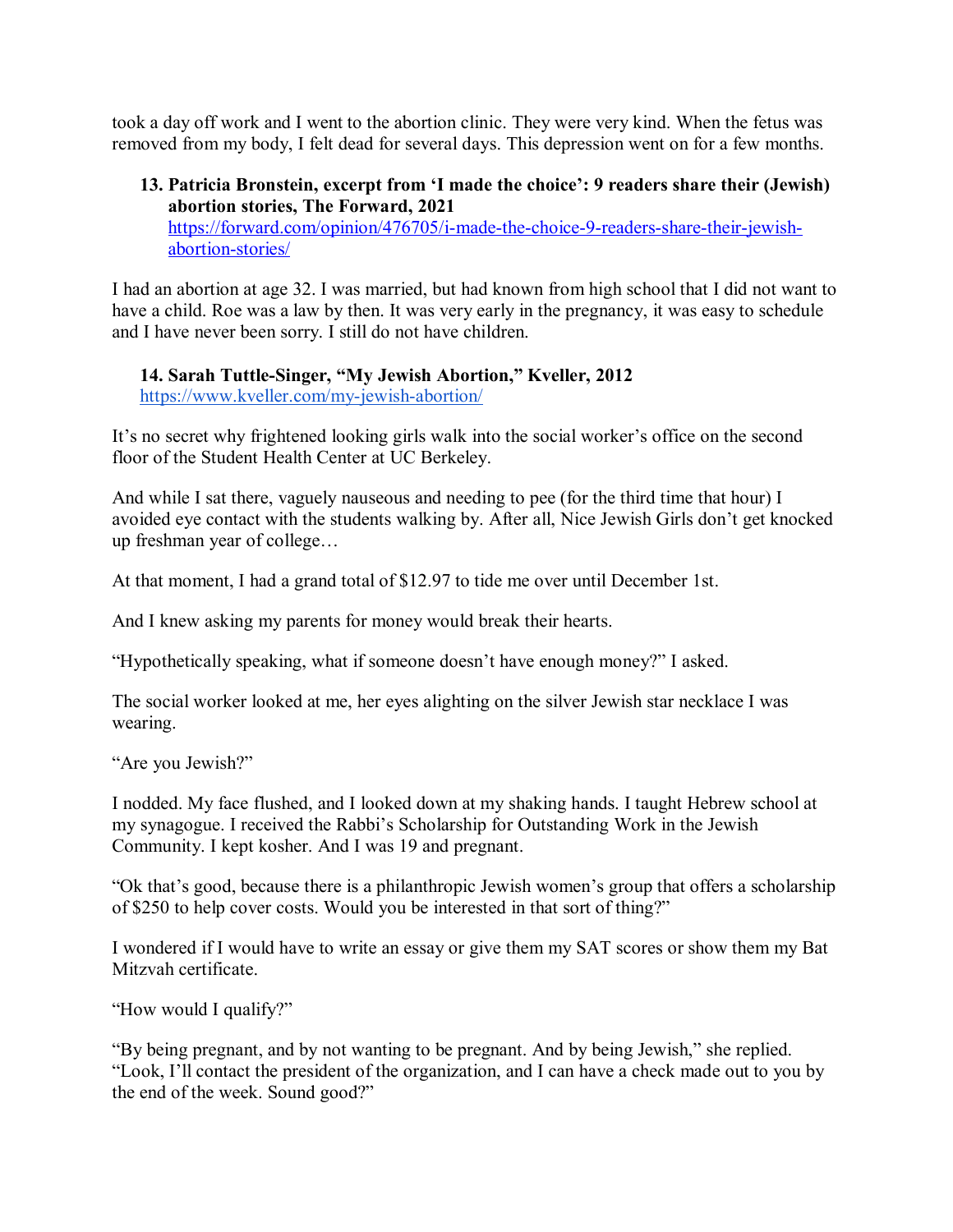It sounded great. And not because I had found a way to finance my abortion. But because for the first time since I found out I was pregnant, I realized that I wasn't the first–nor would I be the last–knocked up Nice Jewish Girl.

#### **15. Steph Herold, "What it's like to be a Jew of color—and abortion activist—in the Trump Era," 201[7](https://www.kveller.com/what-its-like-to-be-a-jew-of-color-and-abortion-activist-in-the-trump-era/)**

[https://www.kveller.com/what-its-like-to-be-a-jew-of-color-and-abortion-activist-in-the](https://www.kveller.com/what-its-like-to-be-a-jew-of-color-and-abortion-activist-in-the-trump-era/)[trump-era/](https://www.kveller.com/what-its-like-to-be-a-jew-of-color-and-abortion-activist-in-the-trump-era/)

The first time Anise Simon talked about her abortion with someone was at [a](http://www.myjewishlearning.com/article/the-mikveh/) [mikveh](http://www.myjewishlearning.com/article/the-mikveh/) in Los Angeles. The attendant asked her what she was hoping to get out of her ritual bath experience, and her story came bubbling out.

"I unloaded that I'd been in an abusive relationship and I was struggling with it, but I'd been in a place where I'd come to find joy in searching for answers," she told me. She remembers the mikveh attendant recounting stories of strong women in Jewish history, including stories of dysfunctional families in religious mythology.

[NARAL pro-choice Texas Board Member Candice] Russell found compassion from her Jewish community when talking about her abortion. When she shared her abortion story with a woman sitting next to her during Yom Kippur services, the congregant wrapped her arms around her in support. This experience buoyed Russell's determination to disrupt the false idea that religious people are always anti-abortion. "We as Jews have a responsibility to fight against abortion stigma and show people that you can be a strong person of faith, and love people who have abortions," she says.

Both women contextualize their abortions as parenting decisions deeply rooted in their identities as Jews and people of color. Simon shared, "As someone with generational trauma connected to colonialism, the Holocaust, and slavery, I want to do as much as I can to give my children, who will be very much wanted, a safe home that is violence free."

## **16. Avital Chizhick-Goldschmidt, "My Dark Secret: Orthodox Women Reveal Their Abortion Stories," The Forward, 2018**

## *27 years old, 2nd pregnancy, 21 weeks, New Jersey*

……

At a routine ultrasound, we discovered that our baby had trisomy 13 and numerous deformities: a cleft palate, extra digits, as well as defects in the brain and heart, among other issues. We were recommended, by specialists, to terminate.

I had never in my life thought I would have to contemplate having an abortion. We went to a *posek*, who agreed that we should go ahead with it — to save both mother and child from suffering.

Every minute was nauseating torture. The idea of carrying the baby another 20 weeks — only to have it die — was terrifying.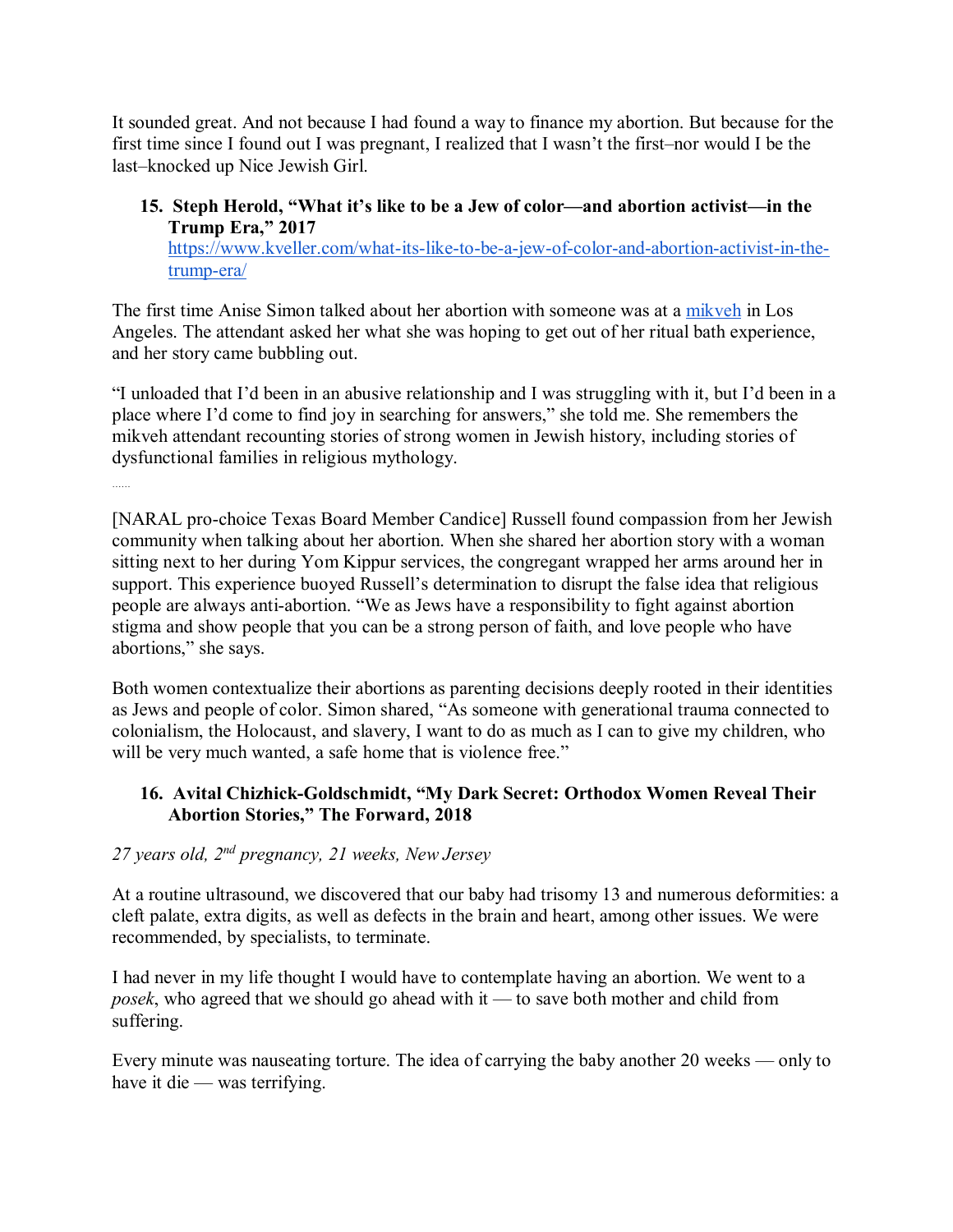When I got to the hospital and said why I was there, one of the nurses looked at me with such disdain that I wanted to die. Another nurse took me in and cared for me.

Delivering the baby was another hell. My rabbi came and took the body, had it prepared and buried. I went home to deal with lying to everyone that I'd had a miscarriage. Even though I know I did everything right, asked all the right professionals, I knew people would be aghast.

And so I keep my secret.

## **17. Avital Chizhick-Goldschmidt, "My Dark Secret: Orthodox Women Reveal Their Abortion Stories," The Forward, 2018**

*24 years old, 1st pregnancy, 8 weeks, USA*

We were in *shana rishona* (first year of marriage). My husband was already abusive at the time.

When I told him I was pregnant, he informed me that I would be getting an abortion, and that we would tell no one. He explained that if I had the baby, he would divorce me, and I wouldn't be able to finish school. We had very few friends in the Jewish community; he didn't like any of the rabbis, and when I suggested to talk to my *rav* from before we were married, he refused. I felt that I didn't have an option.

I had a medical abortion. That night, he went out with friends, and I stayed home and terminated it with the second set of pills. I was alone, and started miscarrying, blood everywhere. At that moment, I wanted to die.

I felt isolated, after that, in the community. I was ashamed of my secret, of the abortion, of not talking to my *rav*.

It would be several more years of abuse before I finally left him and started over.

I never got pregnant again, which made it so much harder. But baruch Hashem, I did not have a child with this man.

While halachically abortion is complicated, the taboo of talking about it is dangerous. if you have chosen or have been forced to have an abortion, you should not be shamed into keeping silent for fear of being judged and disowned. We must teach women and men that in this situation, the rabbis should not and will not treat you badly, they will guide you — do not be afraid of seeking rabbinic counsel.

#### **18. Rabbi Rachael Pass. "My Abortion was a blessing," JTA, 2021**

[https://www.jta.org/2021/09/03/opinion/my-abortion-was-a-blessing-as-a-rabbi-i-will-fight-for](https://www.jta.org/2021/09/03/opinion/my-abortion-was-a-blessing-as-a-rabbi-i-will-fight-for-others-to-be-able-to-make-their-own-sacred-choice)[others-to-be-able-to-make-their-own-sacred-choice](https://www.jta.org/2021/09/03/opinion/my-abortion-was-a-blessing-as-a-rabbi-i-will-fight-for-others-to-be-able-to-make-their-own-sacred-choice)

I took my pregnancy test on Rosh Chodesh Cheshvan, and whispered the blessing "asher yatzar et ha'adam b'chochmah," who created human beings with wisdom, when it read positive.

That night, I attended a required class Shabbat program at Kehilat Romemu on the Upper West Side, where I discovered that morning sickness could indeed happen at night in a shul bathroom.